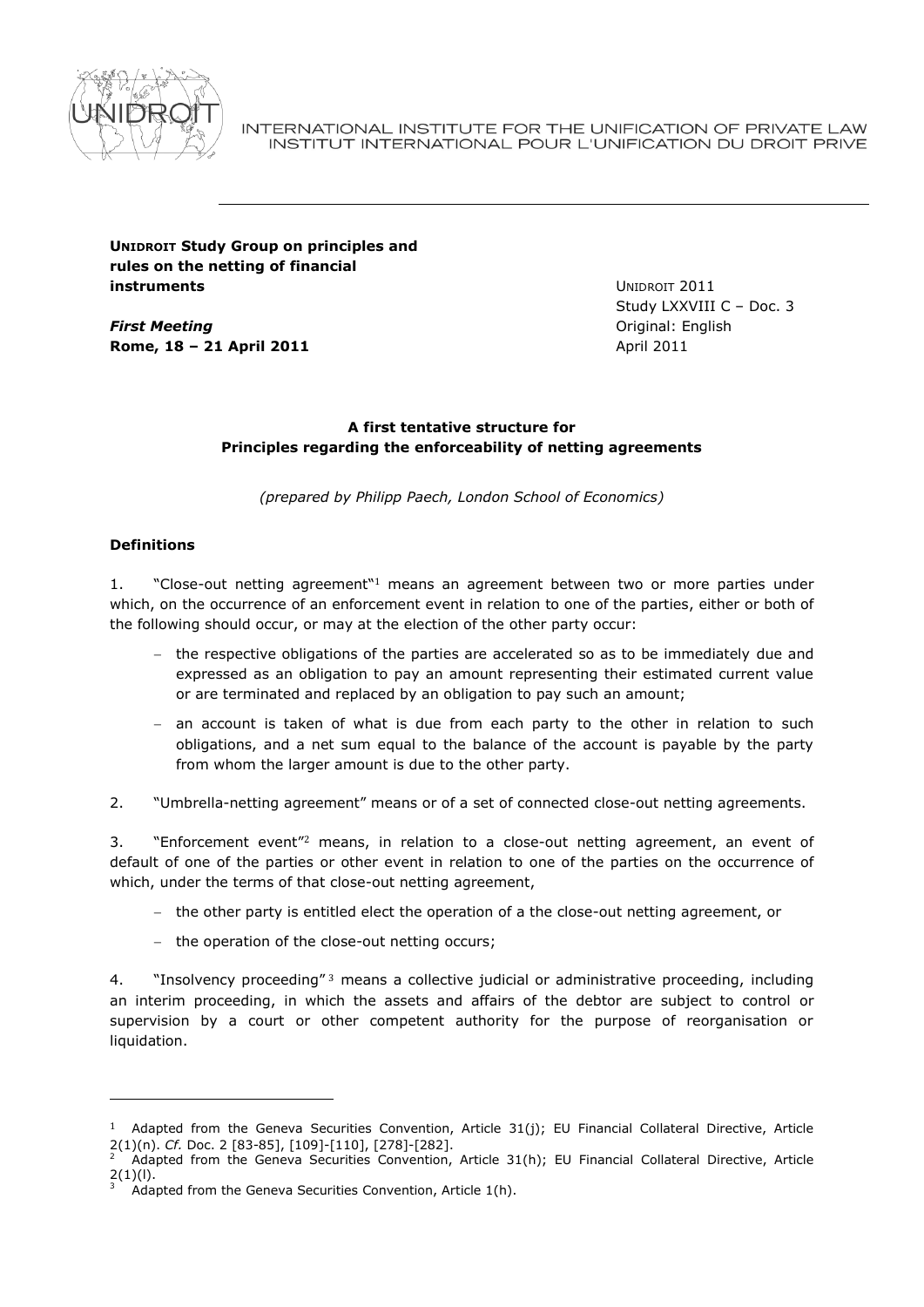# **Formal requirements for close-out netting agreements**<sup>4</sup>

<span id="page-1-0"></span>5. The creation, validity, perfection, enforceability or admissibility in evidence of a close-out netting agreement should not be dependent on the performance of any formal act.<sup>5</sup>

6. Principle [5](#page-1-0) is without prejudice to the requirement that a close-out netting agreement can be evidenced in writing or any legally equivalent form.<sup>6</sup>

7. Principle [5](#page-1-0) is without prejudice to any requirement regarding the registration of the financial contracts covered by the close-out netting agreement with a trade repository or similar organisation for purposes of prudential supervision. Failure to comply with that requirement should not affect the creation, validity, perfection, enforceability or admissibility in evidence of a close-out netting agreement.

8. The creation, validity, perfection, enforceability or admissibility in evidence of a close-out netting agreement should not depend on the use of standardised terms, as for example the terms of specific trade associations.

## **Enforceability of close-out netting agreements**<sup>7</sup>

<span id="page-1-2"></span>9. A close-out netting agreement should take effect in accordance with its terms. $8$ 

10. A close-out netting agreement should be enforceable notwithstanding the commencement or continuation of insolvency proceedings in relation to one of the parties to the agreement. This principle is subject to any contrary provision of the netting agreement.<sup>9</sup>

11. After the commencement of an insolvency proceeding:

- the net sum is payable to the insolvent party by the other party if it is owed by the latter;
- $\overline{a}$  if the insolvent party owes the net sum to the other party, the latter becomes creditor in the insolvency proceeding to the amount of the net sum.
- <span id="page-1-1"></span>12. A close-out netting agreement should be enforceable without any requirement that:<sup>10</sup>
	- prior notice of the intention to operate the close-out netting agreement should have been given;
	- $-$  the terms of the realisation or the operation of the close-out netting agreement be approved by any court, public officer or other person; or
	- the realisation be conducted by public auction or in any other prescribed manner or the close-out netting agreement be operated in any prescribed manner;

subject to any contrary provision of the netting agreement.

-

Adapted from the EU Financial Collateral Directive, Article  $3(2)$ .

<sup>4</sup> *Cf*. Doc. 2 [93-94]; [283]-[289].

Adapted from the EU Financial Collateral Directive, Article 3(1).

<sup>7</sup> *Cf.* Doc. 2 [44]-[54; [292]-[296].

<sup>8</sup> Adapted from the Geneva Securities Convention, Article 32, and Article 7(1) EU Financial Collateral Directive.

Adapted from the Geneva Securities Convention, Article 33(3)(b); Article 4(5) EU Financial Collateral Directive.

<sup>&</sup>lt;sup>10</sup> Adapted from the Geneva Securities Convention, Article 33(3)(a); Article 4(4) EU Financial Collateral Directive.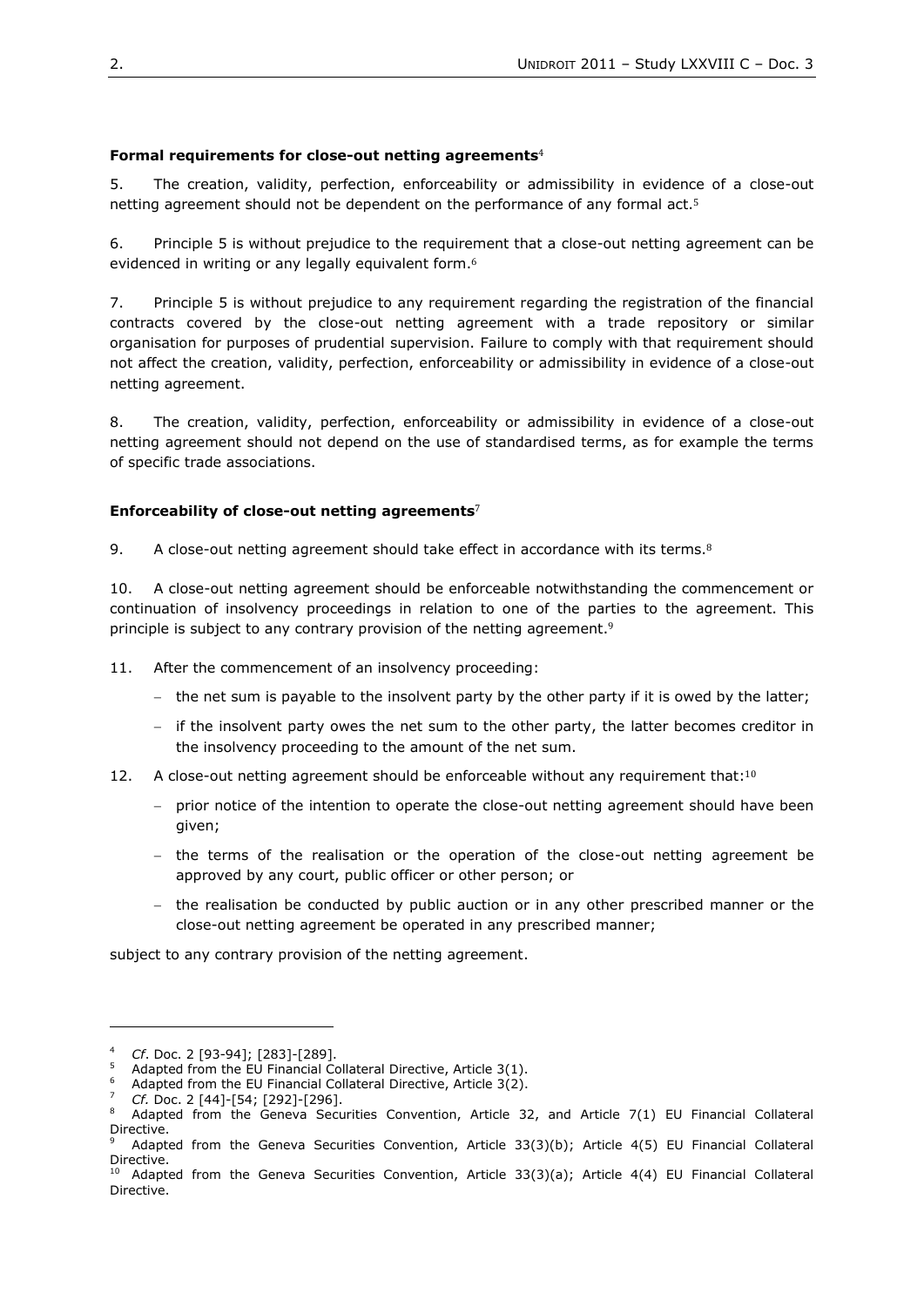13. Principle [12](#page-1-1) does not affect the application of any rule of law pursuant to which the valuation of the respective obligations of the parties as part of the operation of a close-out netting agreement must be conducted in a commercially reasonable manner.<sup>11</sup>

14. A close-out netting agreement or an obligation covered by it should not be treated as invalid, reversed or declared void solely on the basis that the agreement is entered into or the obligation is incurred during a prescribed period before, or on the day of but before, the commencement of an insolvency proceeding in relation of one of the parties. 12

<span id="page-2-0"></span>15. A close-out netting agreement should remain enforceable even if one or more of the covered financial contracts are ineffective, void or voidable.

#### **Enforceability of umbrella-netting-agreements**<sup>13</sup>

16. An umbrella-netting agreement should take effect in accordance with its terms. Principles [9](#page-1-2) - [15](#page-2-0) apply accordingly.

## **Conflict of laws**<sup>14</sup>

<span id="page-2-1"></span>17. Any question in respect of the matters stated below should be governed by the law of the country which has been chosen by the parties as governing the close-out netting agreement:

- $-$  the validity and effectiveness of the close-out netting agreement, including formal steps to be taken to render the agreement valid and effective;
- the question of which types of financial contracts can be covered by the close-out netting agreement.

18. The reference to the law of a country is a reference to its substantive domestic law, excluding its rules of private international law. The choice of law made in a close-out netting agreement should prevail over any previous differing choice-of-law clause contained in a contract covered by the close-out netting agreement to the extent that the matters specified in third sentence of Principle [17](#page-2-1) are concerned if the parties have not made express provision to that effect.

19. Any question in respect of the matters stated below should be governed by the law governing the insolvency proceeding which may have been commenced in respect of one of the parties to a close-out netting agreement:

- $-$  the avoidance of a close-out netting agreement as a preference or a contract in fraud of other creditors of the insolvent;
- $-$  the termination or temporary stay of a close-out netting agreement as a consequence of the commencement of the insolvency proceeding.

### **Eligible parties**

-

To be determined, *cf.* Doc. 2 [98]-[100] and [305]-[307].

<sup>&</sup>lt;sup>11</sup> Adapted from the Geneva Securities Convention, Article 35; EU Financial Collateral Directive, Article 4(6).

<sup>&</sup>lt;sup>12</sup> Adapted from the Geneva Securities Convention, Article 37; EU Financial Collateral Directive, Article 8(1).

<sup>13</sup> *Cf.* Doc. 2 [290]-[291].

<sup>14</sup> *Cf.* Doc. 2 [102]-[106].